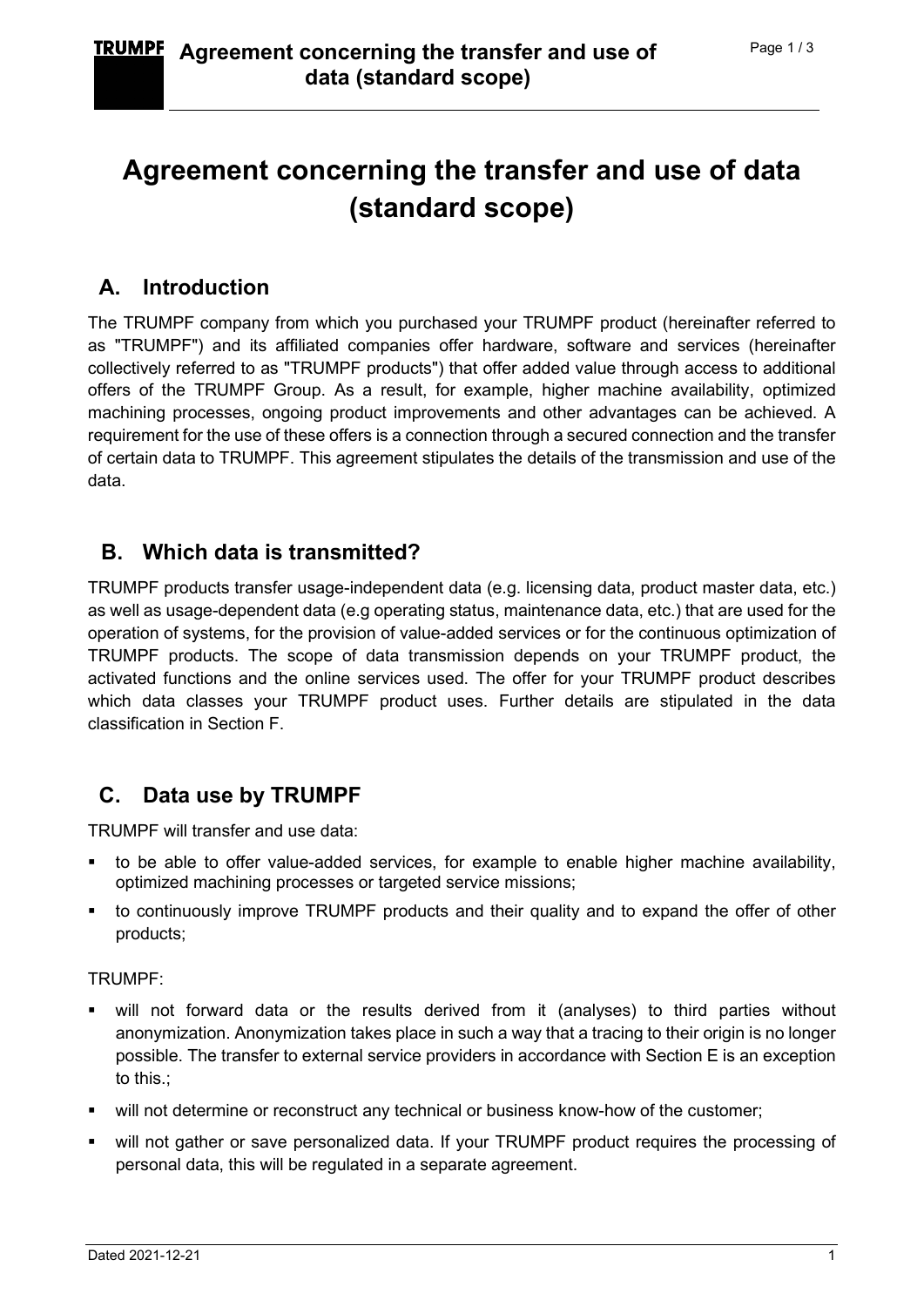### D. Data transmission and storage

Data transmission is made via a secure connection and depending on the product can be effected in both directions between the TRUMPF product and TRUMPF and affiliated companies of TRUMPF. The data is stored and processed in a secure environment and protected against unauthorized access by third parties in accordance with current data security standards.

### E. Agreement on the use of data

The customer hereby declares his agreement that the data described in this agreement and in the offer of the TRUMPF product can be transmitted to TRUMPF, processed and permanently used. TRUMPF uses affiliated companies and, in some cases, external service providers to transfer, process and store the data. They are obliged to maintain confidentiality and to comply with the provisions of this agreement.

This agreement applies for an indefinite period. The consent to the transfer of data can be terminated by the customer at any time with a notice period of two weeks to the end of the calendar month with effect for the future. In the event of termination, the use of the TRUMPF product is limited or no longer possible.

The law of the country in which TRUMPF has its registered office shall apply to the business relationship between the parties. The conflict of laws rule is excluded. The place of jurisdiction is the registered office of TRUMPF in the respective country.